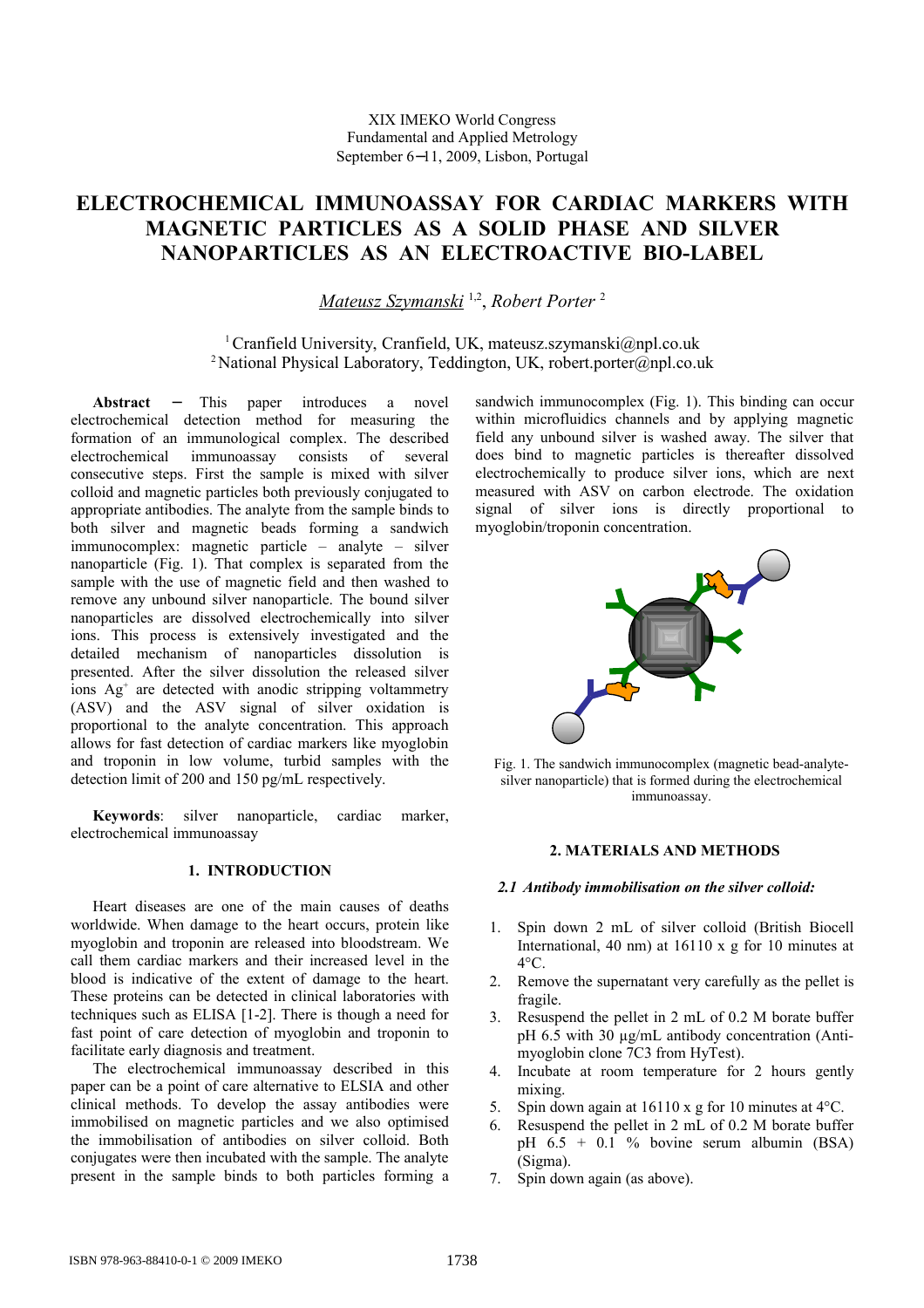8. Resuspend the pellet in 0.5 mL of 0.2 M borate buffer pH  $6.5 + 0.1$  % BSA and store at 4 °C.

(For anti-troponin antibodies, clone 19C7 0.1 M borate buffer pH 7.5 was used).

#### *2.2 Antibody immobilisation on the magnetic beads:*

- PBS = Phosphate Buffered Saline
- $CB = Coating Buffer (0.1 M H<sub>3</sub>BO<sub>3</sub> pH 9.5)$

 $BB = Blocking$  Buffer (0.01 M PBS pH 7.4; 0.5% BSA; 0.05% Tween20)

- $WB = Washington$  and Storage Buffer (0.01 M PBS; 0.1%) BSA; 0.05% Tween20)
- 1. Resuspend magnetic particles (Dynabeads® MyOne™ Tosylactivated) by vortexing thoroughly.
- 2.Transfer 25 mg of beads /250 µL/ to 1 mL tube.
- 3.Pull down the particles using a magnet bar and pipette off the supernatant.
- 4.Resuspend the beads in 0.5 mL of CB
- 5.Repeat steps 3-4.
- 6. Pull down particles and resuspend the beads in 207.5 µL of CB.
- 7. Add 1 mg /210 µl/ of antibody: clone 4E2 (antibody solution was previously buffer exchanged with CB to remove NaN<sub>3</sub>).
- 8. Add 207.5 µL of 3 M (NH<sub>4</sub>)<sub>2</sub> SO<sub>4</sub>
- 9.Incubate 24h at 37°C with slow tilt rotation.
- 10.Pull dawn the beads, remove supernatant and add 625 µl of BB.
- 11.Incubate at 37°C overnight with gentle mixing.
- 12.Wash 3x with 1 mL of WB.
- 13.After last washing resuspend in 1 mL of WB and store at  $4^{\circ}$ C.

### *2.3 Immunoassay in 96-well plate format:*

The wells of the plate (Costar 9018) were coated overnight at  $4^{\circ}$ C with 50 µL of anti-myoglobin clone  $4E2$ antibody (HyTest) solution (10 µg/ml in 0.01 M PBS pH 7.4). After removing the solution, the wells were rinsed three times with  $200 \mu L$  of wash buffer  $(0.05 \text{ M} \text{ Tris})$ ; 0.15 M NaCl; 0.05 % Tween20; pH 7.5) and blocked for 40 minutes with 150 µL of block buffer (Pierce #37536). The wells were rinsed again three times with wash buffer and then incubated for 60 mins with 50 µL of various concentration of myoglobin solution in wash buffer. Next, the wells were washed three times yet again and 50 µL of silver conjugate probe was added and incubated for 90 minutes. After another washing the wells were filled with 50 µL of 1 M NH4SCN, incubated for 1h and the solution from the wells was transferred onto screen-printed electrode, where it was subjected to anodic stripping voltammetry (ASV).

#### *2.4 Immunoassay in a tube with magnetic beads.*

- 1. Place 4 µL of magnetic particle-antibody conjugate suspension in a series of 0.5-mL tubes.
- 2. Add 70  $\mu$ L of standard solutions of myoglobin/troponin diluted in wash buffer (0.01 M PBS pH 7.4, 0.1 % BSA, 0.05% Tween20).
- 3. Incubate for 10 minutes.
- 4. Add 26 µL of silver nanoparticle conjugate.
- 5. Incubate for 30 minutes gently shaking (particles need to be in suspension all the time).
- 6. Pull down the magnetic particles with a magnet and wash the pellet twice with 200  $\mu$ L of wash buffer.
- 7. Resuspend the pellet in 50  $\mu$ L of 1 M NH<sub>4</sub>SCN
- 8. Incubate for 0.5 h.
- 9. Transfer the suspension onto the electrode and run ASV.

#### *2.5 Immunoassay in real samples.*

- 1. Place 5 µL of magnetic particle-antibody conjugate suspension is a series of 0.5-mL tubes.
- 2. Prepare standard solutions of myoglobin in wash buffer and in human, myoglobin-free serum (HyTest).
- 3. Add 5 µL of myoglobin standards prepared in buffer or serum.
- 4. Incubate 10 minutes.
- 5. Add 40 µL of silver nanoparticle conjugate.
- 6. Incubate for 30 minutes gently shaking (partricles need to be in suspension all the time).
- 7. Pull down the magnetic particles with a magnet and wash the pellet twice with 200 µL of wash buffer.
- 8. Resuspend the pellet in 50 µL of 1 M NH4SCN.
- 9. Incubate for 0.5 h.
- 10. Transfer the suspension onto the electrode and run ASV (with 120 second plating time).

# *2.6 Electrochemical detection of silver nanoparticles.*

50 µL of the solution from the plate wells or from tube with magnetic beads (silver and/or magnetic conjugate in 1 M NH4SCN) was transferred onto sensor surface. The ASV was run using an electrochemical workstation (AutoLab PGSTAT 12, Windsor Scientific) with the following steps and parameters:

- a. Pre-treatment: 0.6 V for 15 s
- b. Nucleation step: -1.6V for 5 s
- c. Deposition step: -1.2V for 55 s
- d. Stripping step: staircase sweep from -1.2 to 0.1V at scan rate 1V/s and potential step 0.01V.

The results were recorded and saved with a PC software control – General Purpose Electrochemical System (GPES 4.9). The analytical signal, which is the number of coulombs generated, was calculated by measuring the area under the silver oxidation peak obtained in the stripping step.

The mentioned sensor used in voltammetric analysis was a single-use, screen-printed carbon threeelectrode cell. The sensors were printed in Luton Institute of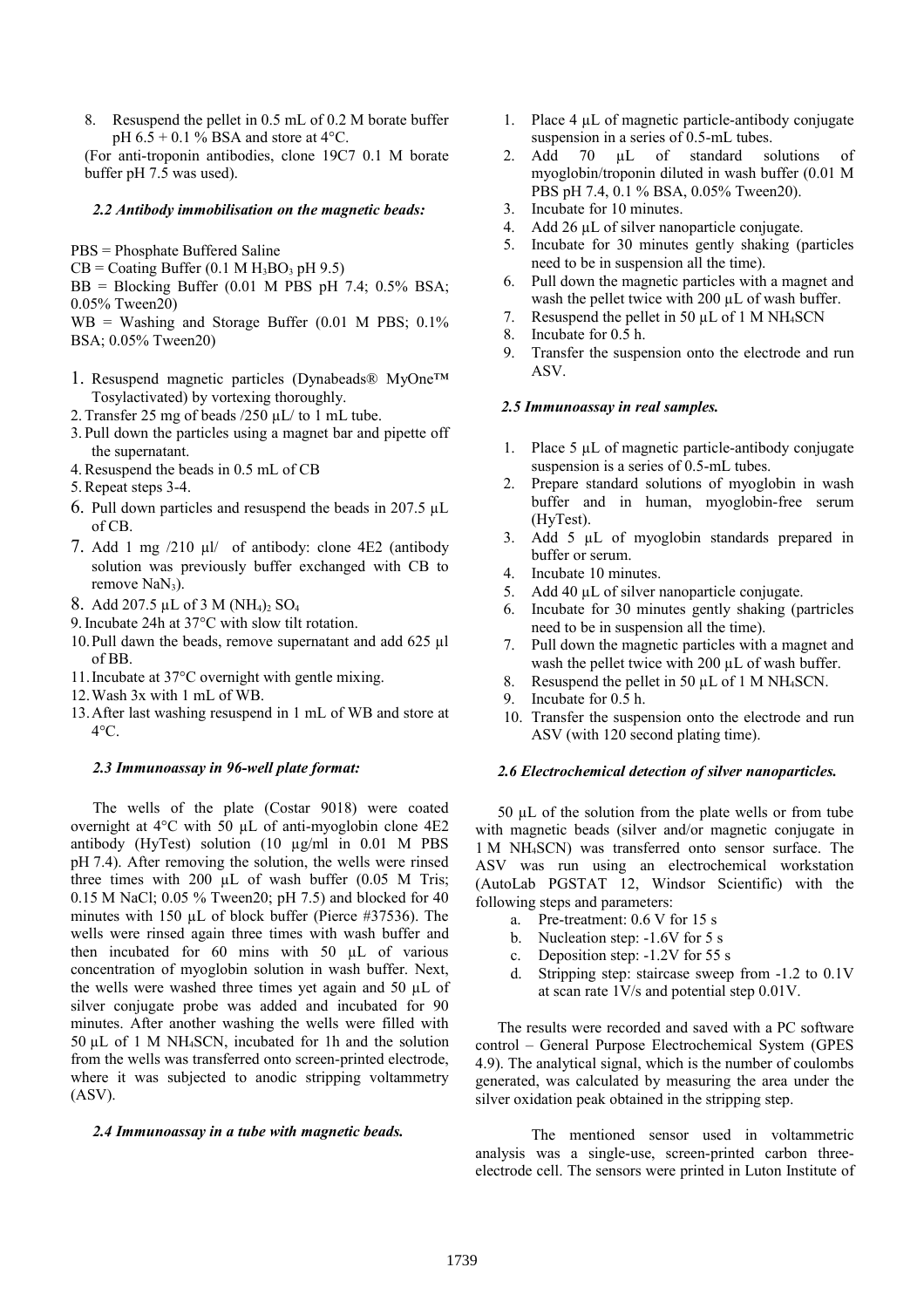Research in the Applied Natural Science with the D2 carbon paste manufactured by Gwent Electronic Materials.

Before measurements each sensor was cleaned by running ASV with a 50- $\mu$ L-drop of 1M NH<sub>4</sub>SCN. After cleaning the remaining solution on the electrode was wiped dry with a soft tissue.

# **2. RESULTS AND DISCUSSION**

In order to obtain a sensitive assay we needed first to optimise the immobilisation process for both antibodies. There was no problem with magnetic beads as there are used in many applications [3]. However, the preparation of silver conjugates required much more attention. We found out that even the slight difference in the immobilisation buffer greatly affected the activity of obtained conjugates. Fig. 2 shows the influence of some parameters of immobilisation on the final activity. From our experiments we concluded that the best buffer for immobilisation of anti-myoglobin antibody, clone 7C3 was 0.2 M borate buffer pH 6.5. The best buffer for anti-troponin antibody, clone 19C7 was 0.1 M borate buffer pH 7.5.



Fig. 2. The performance of 5 different conjugates prepared in different buffers. 7C3 antibody concentration = 30 µg/mL; plating 5s at -1.6V and 55s at 1,2V; pre-treatment 15s at 0.6V; stripping from -1.2 to 0.1V at scan rate 1V/s (n=2, no error bars for clarity).

 The differences are due to the interaction between protein and the surface of silver colloid. The electrostatic and hydrophobic interactions have a very important role in that binding and as a result the pH and ionic strength of the buffer affect the immobilisation process [4].

The exceptional performance of electrochemical immunoassay is related to the release of huge number of metal ions from one single nanoparticle (40-nm particle contains  $10^6$  Ag atoms) and their subsequent ASV determination. However, to obtain these ions the metal nanoparticle needs to be dissolved first. It involves an additional analytical step that often needs the use of toxic or concentrated chemical reagents. For instance the oxidative dissolution of gold nanoparticles requires  $HBr/Br<sub>2</sub>$  solution [5-7]. In case of copper and silver tags, the dissolution involves less severe condition since both silver and copper can be easily oxidised to soluble ions with nitric acid [8-13]. Even so,  $HNO<sub>3</sub>$  is neither practical nor desirable in handheld point of care devices.

 For the assay described in this presentation we developed a novel strategy that does not require any extra oxidants to dissolve silver metal and in that way offering advantages for applications in terms of fast response, reduced cost of analysis and procedural simplicity.

This dissolution process engages silver nanoparticles being dragged towards the surface of positively charged carbon electrode (Fig. 3). Once the metal is in direct contact with electrode surface, the positive electrode potential transforms silver nanoparticles into silver ions  $Ag^+$ , whereas transforms silver nanoparticles into silver lons  $Ag$ , whereas the SCN  $\equiv$  anion assists the silver dissolution in coordinating the generated  $Ag<sup>+</sup>$  ion with formation of a coordinating the generated Ag<br>strong complex Ag(SCN)  $\frac{1-n}{n}$ .



Fig. 3. The proposed mechanism of electrochemical behaviour of silver nanoparticle on the surface of carbon working electrode (WE) during the first step of ASV (pre-treatment).

 The influence of the applied potential value and its The influence of the applied potential value and its<br>duration as well as  $SCN$  – molarity was investigated and optimised. As an example figure 4 shows the potential value influence on the dissolution of silver nanoparticles in 1 M NH4SCN solution. We found out that the dissolution process is the most efficient at  $+0.6$  V in 1 M NH<sub>4</sub>SCN and that 15 seconds in enough to dissolve all nanoparticles at that conditions.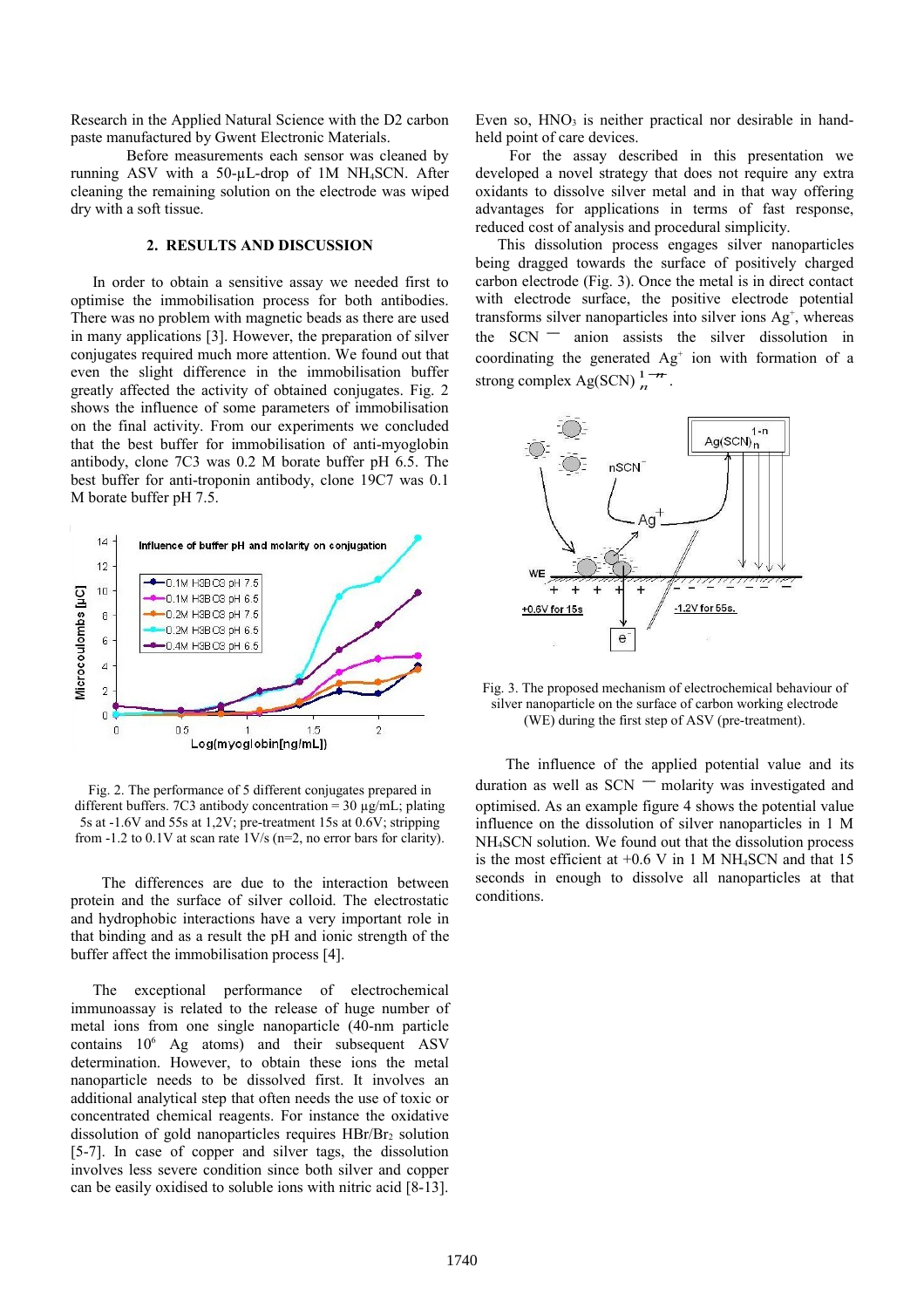

Fig. 4. The influence of pre-treatment potential  $(t=10s)$  on current signal. The signal from  $2.5$  ppm AgNO<sub>3</sub> is potential-independent; it affects only the silver sol, indicating that the pre-treatment potential is an important factor of silver nanoparticle dissolution.

The electrochemical dissolution and detection of silver nanoparticles, combined with the successful immobilisation of antibodies on their surface allowed us to perform an immunoassay, initially in 96-well plate format (similarly to ELISA). The calibration plot of myoglobin concentration versus electrochemical signal is presented in Fig. 5.



Fig. 5. The results of electrochemical immunoassay for myoglobin conducted in 96-well plate.

It can be clearly seen that the assay works well with the lowest detection limit of myoglobin - 3 ng/mL. We are not, however, really interested in doing the assay in 96-well plate format. This was only done to check the activity of the produced silver conjugates and if that conjugate can be detected electrochemically after the immunoreaction had taken place. Since it was successful we could go further, to do the assay with magnetic beads as a solid/capture phase and in the future within the microfluidics device.

The electrochemical immunoassay with magnetic beads as a solid phase is simply done by mixing magnetic particles with the sample with various analyte concentrations and then after short incubation the silver nanoparticle probe is added. (Alternatively both magnetic and silver conjugates might be mixed together first and then the sample added. However, this approach may induce the hook effect). The immunocomplex is formed (Fig. 1) and with the use of a magnet it can be separated from the sample and any unbound silver conjugates. The bound silver nanoparticles are then detected with ASV. The result of the assay is presented in Fig 6.



Fig. 6. The calibration plot of myoglobin concentration versus electrochemical signal. Magnetic particles used as a solid phase.

The examples of signals we obtain are shown in Fig. 7. We calculate the area under the oxidation peak of silver that is directly proportional to the analyte concentration.



Fig. 7. Anodic stripping voltammogram of silver in the absence (black) and presence (red) of 100 ng/mL myoglobin. Magnetic particles used as a solid phase.

We can see that the assay works very well, with the lowest detection of 0.2 ng/mL. This is much lower than the same assay conducted in 96-well plate (see fig. 2). The lower detection limit is mainly due to the increased surface area of the solid phase and the amount of capture antibody immobilised on it – 0.5  $\mu$ g per well and 4  $\mu$ g per 0.1 mg of magnetic beads (the amount used in one sample/tube), assuming 100% immobilisation effectiveness. Moreover, the fact that magnetic particles are suspended in the whole sample volume, the contact phase is greatly increased which allowed for the shorter incubation time.

It often happens that the assay works in the buffer but when the system is moved to real samples it does not. It might be due to many reasons like non-specific binding or interferences from other molecules present in the sample. The electrochemical immunoassay for myoglobin is most likely to be used on blood samples. In order to test the behaviour/performance of the assay in real samples we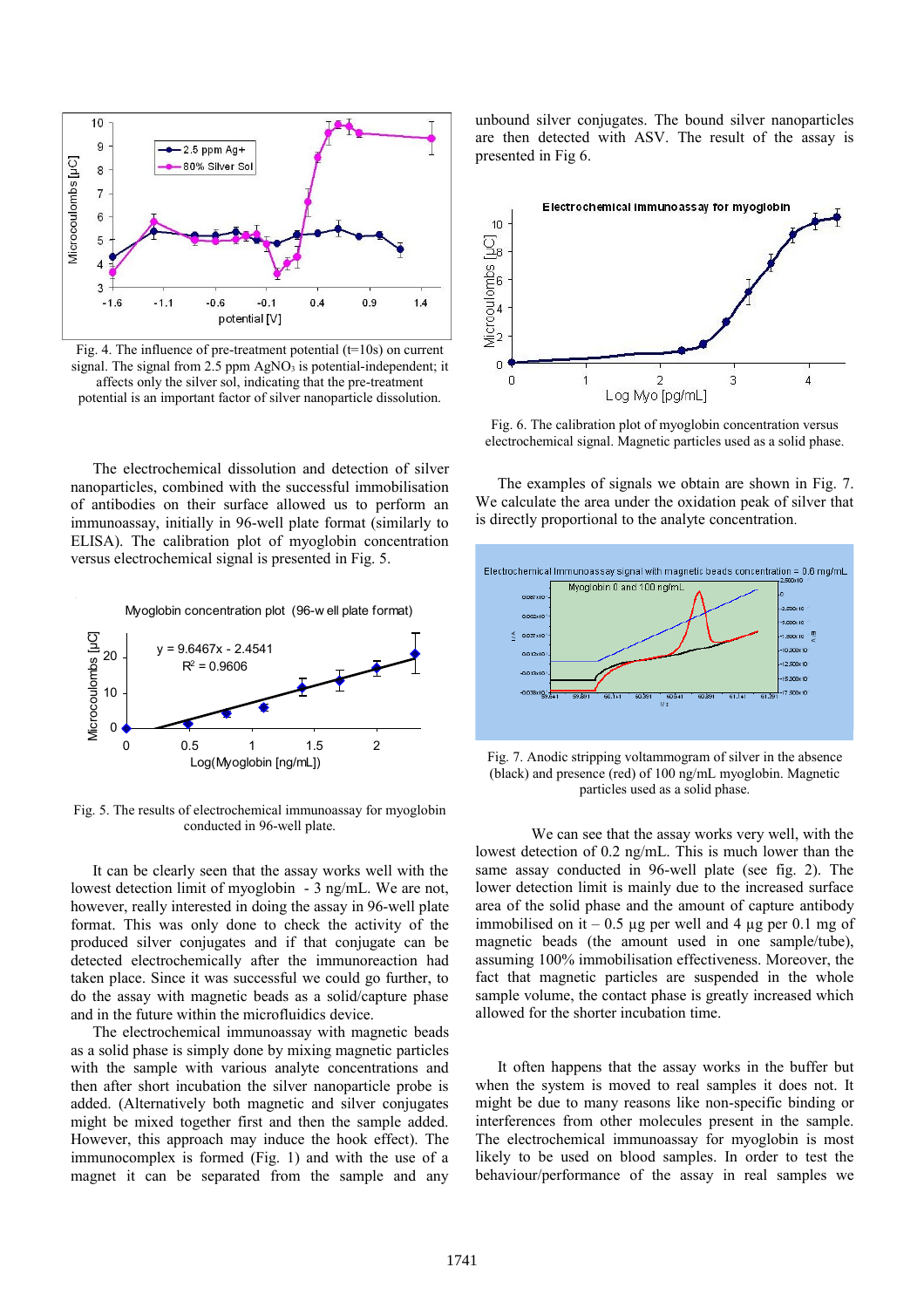prepared a series of know dilutions of myoglobin in myoglobin-free serum. We used these samples to obtain calibration plot of myoglobin concentration in serum and we compared it with the results of the assay run just in buffer (Fig. 8).



Fig. 8. Comparison of the immunoassay for myoglobin performed in buffer and serum.

The signals for myoglobin is serum samples were lower than in buffer, yet still high enough to perform the assay. It is unsure why the response is lower; nevertheless, there is a possibility that other proteins present in the serum may bind/ interact with myoglobin, blocking the epitopes for antibodies.

Normal serum myoglobin levels range from 30 to 90 ng/ mL. After 1 hour of the onset of myocardial infarction, serum myoglobin level can raise to 200 ng/mL or even higher. During the peak hour, myoglobin level can be as high as 900 ng/mL [14]. The myoglobin concentration range we covered in this experiment (Fig. 8) was from 25 to 400 ng/mL, proving that the assay is capable of working in the range of interest. Moreover, the volume of serum sample was only 5  $\mu$ L. It is quite important as lower volume samples improves patients' comfort and reduces the stress of analysis.

## **4. CONCLUSIONS**

The described electrochemical immunoassay is a very promising platform technology. Combined with microfluidics channels and portable electrochemical reader it can be applied to build a point of care medical device.

There are also other electrochemical immunoassays but as far as we are aware this is the first immunoassay that utilises silver nanoparticles for the protein detection. The proposed approach for silver dissolution on the surface of carbon electrode removed the need of using harsh oxidant. It is very advantageous in terms of point of care tests. We applied this technology for the determination of cardiac markers - troponin and myoglobin, but it can be applied to any protein including other diagnostic markers, to veterinary or food quality measurements or even for environmental measurements in the field.

The future work will include performing this assay in duplexing or even multiplexing format. The antibodies for different cardiac markers can be immobilised on different metal nanoparticles (gold, copper, silver). As the oxidation peak of these metals occur at different potential, the signal from each type of nanoparticle can be easily distinguished. This will allow for simultaneous detection of a number of analytes.

#### **ACKNOWLEDGMENTS**

The programme of work was funded through National Physical Laboratory's Strategic Research Programme.

## **REFERENCES**

- [1] P.M. Mc Carthy, M. Kane, and J.P. Gosling, Development of a sensitive ELISA for myoglobin detection in the early diagnosis of acute myocardial infarction. Biochemical Society Transactions 26 (1998) S41-S41.
- [2] M. MullerBardorff, K. Hallermayer, A. Schroder, C. Ebert, A. Borgya, W. Gerhardt, A. Remppis, J. Zehelein, and H.A. Katus, Improved troponin T ELISA specific for cardiac troponin T isoform: Assay development and analytical and clinical validation. Clinical Chemistry 43 (1997) 458-466.
- [3] S.P. Yazdankhah, H. Sorum, H.J.S. Larsen, and G. Gogstad, Use of magnetic beads for Gram staining of bacteria in aqueous suspension. Journal of Microbiological Methods 47 (2001) 369-371.
- [4] E. Podstawka, Y. Ozaki, and L.M. Proniewicz, Adsorption of S-S containing proteins on a colloidal silver surface studied by surface-enhanced Raman spectroscopy. Applied Spectroscopy 58 (2004) 1147-1156.
- [5] L. Authier, C. Grossiord, P. Brossier, and B. Limoges, Gold nanoparticle-based quantitative electrochemical detection of amplified human cytomegalovirus DNA using disposable microband electrodes. Analytical Chemistry 73 (2001) 4450- 4456.
- [6] M. Dequaire, C. Degrand, and B. Limoges, An electrochemical metalloimmunoassay based on a colloidal gold label. Analytical Chemistry 72 (2000) 5521-5528.
- [7] J. Wang, D.K. Xu, A.N. Kawde, and R. Polsky, Metal nanoparticle-based electrochemical stripping potentiometric detection of DNA hybridization. Analytical Chemistry 73 (2001) 5576-5581.
- [8] H. Cai, N.N. Zhu, Y. Jiang, P.G. He, and Y.Z. Fang, Cu@Au alloy nanoparticle as oligonucleotides labels electrochemical stripping detection of DNA hybridization. Biosensors & Bioelectronics 18 (2003) 1311-1319.
- [9] X. Chu, X. Fu, K. Chen, G.L. Shen, and R.Q. Yu, An electrochemical stripping metalloimmunoassay based on silver-enhanced gold nanoparticle label. Biosensors & Bioelectronics 20 (2005) 1805-1812.
- [10] X. Chu, Z.F. Xiang, X. Fu, S.P. Wang, G.L. Shen, and R.Q. Yu, Silver-enhanced colloidal gold metalloimmunoassay for Schistosoma japonicum antibody detection. Journal of Immunological Methods 301 (2005) 77-88.
- [11] X. Mao, J.H. Jiang, Y. Luo, G.L. Shen, and R.Q. Yu, Copper-enhanced gold nanoparticle tags for electrochemical stripping detection of human IgG. Talanta 73 (2007) 420- 424.
- [12] M. Stofik, Z. Stryhal, and J. Maly, Dendrimer-encapsulated silver nanoparticles as a novel electrochemical label for sensitive immunosensors. Biosensors & Bioelectronics 24 (2009) 1918-1923.
- [13] Z.P. Chen, Z.F. Peng, Y. Luo, B. Qu, J.H. Jiang, X.B. Zhang, G.L. Shen, and R.Q. Yu, Successively amplified electrochemical immunoassay based on biocatalytic deposition of silver nanoparticles and silver enhancement. Biosensors & Bioelectronics 23 (2007) 485-491.